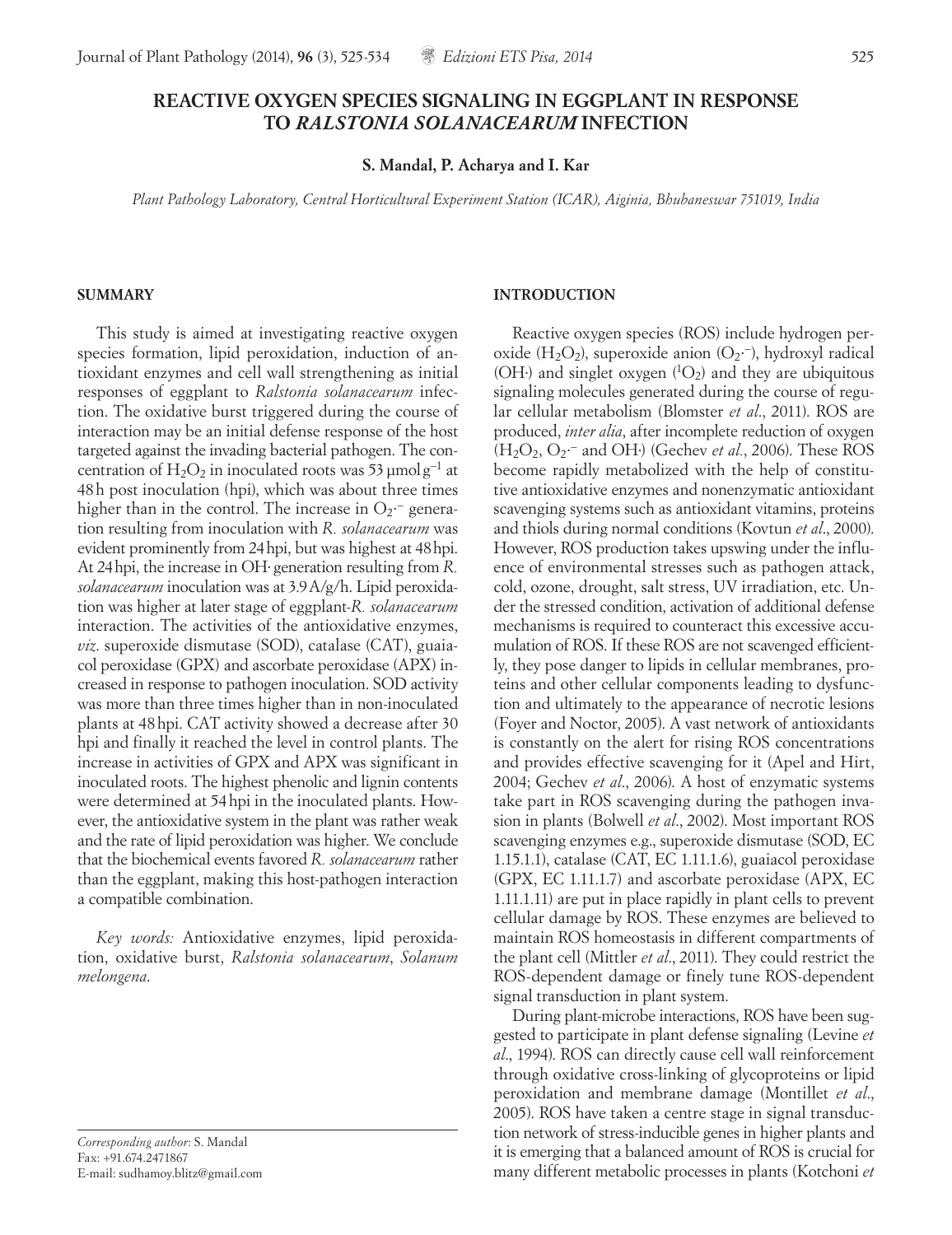*al*., 2006). Additional regulatory functions for ROS in defense occur in conjunction with other plant signaling molecules, particularly with salicylic acid (SA) and nitric oxide (NO). Evidence indicates that the superoxide-generating NADPH oxidases are the main sources of extracellular ROS generated during infection of plants with pathogen (Nuhse *et al*., 2007).

Eggplant or brinjal (*Solanum melongena*) is an important vegetable crop and eggplant-based diet is recommended as a choice for the management of type 2 diabetes. Bacterial wilt caused by *Ralstonia solanacearum* is one of the threatening diseases and a major constraint to production of this important vegetable. *R. solanacearum* is present worldwide and has a wide host range, including several hundreds of susceptible species in at least 50 different plant families, which makes the pathogen most destructive and most difficult to control (Kelman, 1954). Accumulation of ROS in plants in response to pathogen infections is emphasized with the aim of elucidating the mechanisms of disease resistance acquisition in higher plants. We attempted to delve into ROS generation, antioxidative mechanisms and cell wall strengthening as initial defense response of eggplant (line CHBL-54) to *R. solanacearum* infection.

### **MATERIALS AND METHODS**

**Chemicals.** Analytical grade chemicals were used in sample preparation. All authentic standards used in the study were procured from Sigma-Aldrich (Bangalore, India).

**Establishment of hydroponic culture of eggplants.**  Eggplants (line CHBL-54) were grown in hydroponic culture according to Mandal *et al*. (2009a) with modifications. Briefly, eggplant seeds were sown in nursery bed soil and grown to the 4-week stage in open ambient climate. Plants were removed from the soil and placed into hydroponic vessels (250ml conical flasks) containing 300ml Hoagland nutrient medium. The vessels were then covered with brown paper on the exterior to decrease light penetration to prevent algal growth in the liquid medium. Hydroponically-grown eggplants were maintained under a 14-h photoperiod regime throughout the experiment.

**The pathogen.** A virulent strain of *R. solanacearum* (phylotype I biovar 3) was isolated on *Pseudomonas solanacearum* medium (HiMedia, India) from a wilted eggplant found in the experimental plot at the Central Horticultural Experiment Station, Bhubaneswar (India). The biovar of the strain was determined based on its ability to utilize disaccharides and hexose alcohols. Phylogenetically meaningful classification scheme based on DNA sequence analysis was developed for *R. solanacearum* (Champoiseau *et al*., 2009), by which the species complex is divided into four phylotypes. Broadly, these phylotypes reflect the ancestral relationships and geographical origins of the strains (Fegan and Prior, 2005). According to this DNA sequencebased scheme, the strain isolated from eggplant and used in the ROS signaling study in eggplant may fall in phylotype I (i.e., the strains of Asian origin) (Mandal *et al*., 2011).

**Pathogen inoculation of eggplants for the study of oxidative burst.** Bacterial inoculum was prepared from agar plates by flooding with sterile distilled water, and adjusted at an optical density of 0.05 at 600nm with a BioMate™ 3 spectrophotometer (Thermo Spectronic, USA), corresponding to *ca*. 7.0×106CFU/ml. After establishment in hydroponic culture, the plants were inoculated by adding 2.5ml of bacterial inoculum (2.5ml sterile distilled water in the control) in the hydroponic medium (*ca.* 300ml). Tap and fibrous roots were harvested on a time course to perform analyses.

Assay of hydrogen peroxide (H<sub>2</sub>O<sub>2</sub>) concentration **during eggplant-***Ralstonia* **interaction.** Eggplant roots (both inoculated and non-inoculated) were homogenized in 0.1% trichloroacetic acid (TCA) at 1:10 (w/v) ratio and centrifuged at 12,000*g* for 15min at 4°C. Supernatant (0.5ml) was mixed in 1ml of 1M potassium iodide (KI) solution and incubated for 5 min before measuring of the oxidation product at 390nm(Veliková, 2000).The amount of  $H_2O_2$  formed was computed from the standard curve made earlier with known concentrations of  $H_2O_2$  and expressed as µmol/g FW.

Assay of superoxide anion (O<sub>2</sub><sup>-</sup>) concentration during **eggplant-***Ralstonia* **interaction.** Measurement of reduction of nitro-blue tetrazolium (NBT) was used for determination of O2∙ − (Doke, 1983). Five root discs (0.5cm diameter) were immersed in 3 ml of 0.01 M potassium phosphate buffer pH 7.8 containing  $0.05\%$  NBT and  $10 \text{ mM}$  NaN<sub>3</sub> for 1h. After removing the leaf discs, the mixture was heated at 85°C for 15min and cooled. The NBT-reducing activity of the discs was expressed as increased absorbance at 580nm/h/g FW.

**Assay of hydroxyl radical (OH**∙**) concentration during eggplant-***Ralstonia* **interaction.** Hydroxyl (OH·) radicals were measured as described by Tiedemann (1997). 2-Deoxyribose (DOR) was used as a scavenger and molecular probe for OH· radicals. DOR is slightly sensitive to degradation by OH· radicals, resulting in the accumulation of thiobarbituric acid-reactive degradation products. Ten root discs (0.5 cm diameter) were immersed in 1ml 1mM DOR and incubated at room temperature (22°C) in the dark for 45 min. Then,  $0.5$  ml of the sugar solution  $(10\%)$  was added to a preheated mixture of 0.5ml thiobarbituric acid (TBA)  $1\%$  w/v in 0.05 M NaOH and 0.5 ml TCA 2.8% w/v, and immediately boiled for 10min. Finally, samples were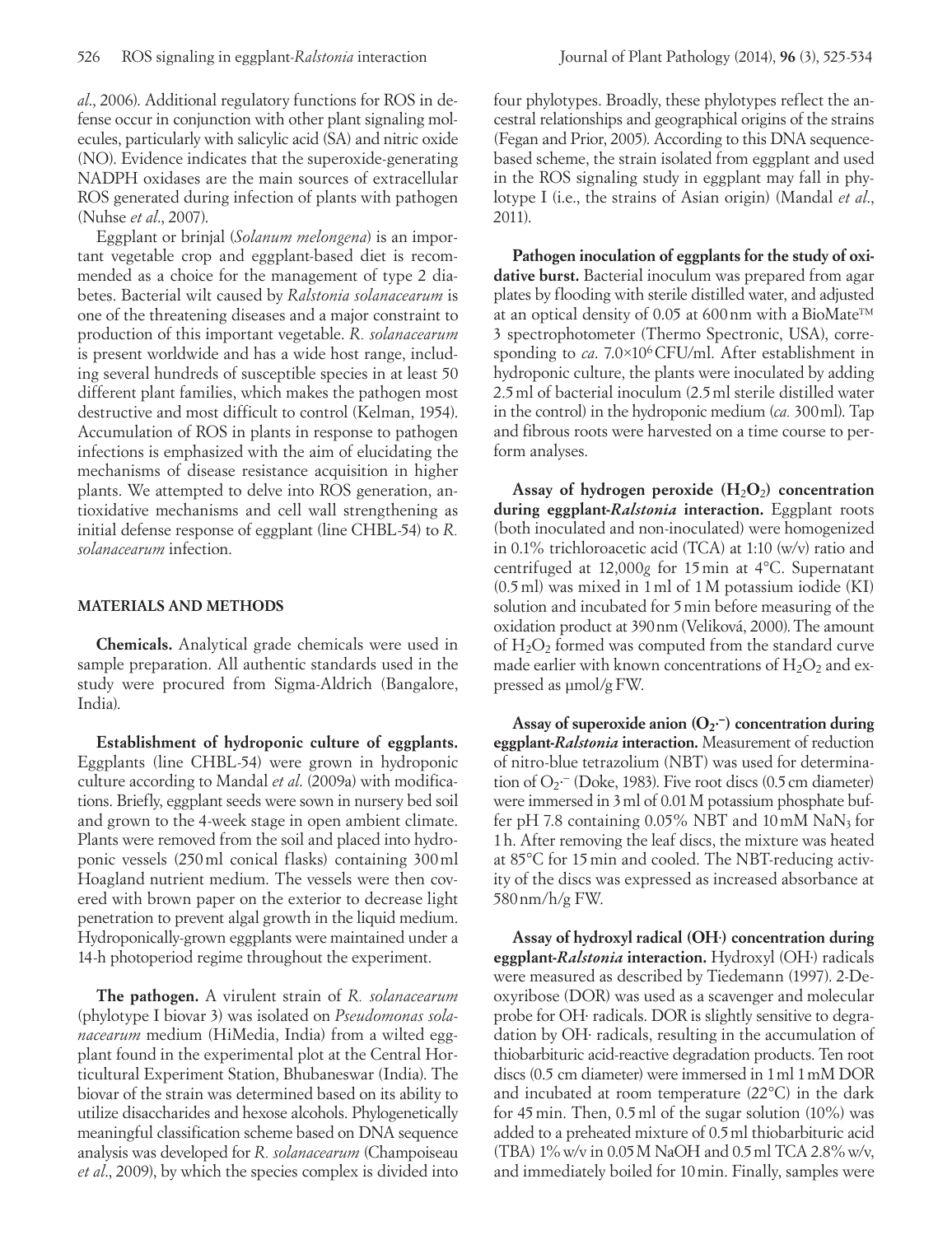cooled on ice for 10min. Absorbance was measured at 540nm. The results are given as absorbance units/h/g FW.

**Determination of lipid peroxidation during eggplant-***Ralstonia* **interaction.** Lipid peroxidation was measured in terms of malondialdehyde (MDA) content, a thiobarbituric acid reactive substance as per Heath and Packer (1968). Eggplant roots were extracted in 0.1%TCA in ratio 1:5 (w/v) and centrifuged at 12,000*g* for 30min at 4°C. One ml of supernatant was incubated with 4ml of 20%TCA containing 0.5% thiobarbituric acid for 30min at 95°C. The reaction was stopped by cooling on ice for 10min and the product was centrifuged at 10,000*g* for 15min. The absorbance of the reaction product was measured at 532nm. MDA concentration was determined using the extinction coefficient of 155/mM/cm and expressed as µmol/g FW.

**Study of antioxidative enzyme activities in relation to oxidative burst.** Eggplant roots were homogenized in 10ml of chilled 0.1M phosphate buffer (pH 7.0). The homogenate was centrifuged at 4°C for 30min at 15,000*g*. After concentration through AmiconR™ Ultra-4 CFU membrane (Millipore, USA), the supernatant was used as enzyme extract for determination of superoxide dismutase, catalase, guaiacol peroxidase and ascorbate peroxidase activities. Protein concentration was measured according to Bradford method (Bradford, 1976)

*SOD activity assay during eggplant-*Ralstonia *interaction.*  Superoxide dismutase activity was assayed according ro Beauchamp and Fridovich (1971) by measuring its ability to inhibit the photochemical reduction of nitroblue tetrazolium (NBT) chloride. The reaction mixture (4 ml) contained 63µM NBT, 13mM L-methionine, 0.1mM EDTA, 13µM riboflavin, 0.05M sodium carbonate and 0.5ml enzyme extract (0.5ml distilled water in case of control). It was kept under two 15watt fluorescent lamps for 15min at 25°C, transferred to dark for 15min, then its absorbance was read at 560nm. One unit of SOD activity was defined as the amount of enzyme required to inhibit reduction of NBT by 50%.

*CAT activity assay during eggplant-*Ralstonia *interaction.*  Catalase activity was assayed by measuring the rate of disappearance of  $H_2O_2$  at 240 nm as per the method of Cakmak and Marschner (1992). The reaction mixture (2ml) consisted of 25mM phosphate buffer (pH 7.0), 10mM  $H<sub>2</sub>O<sub>2</sub>$  and 0.2 ml enzyme extract. One unit was defined as a change in absorbance of 0.1 under the conditions of the assay. Enzyme activity was expressed as nkat/mg protein.

*GPX activity assay during eggplant-*Ralstonia *interaction.* Guaiacol peroxidase activity was assayed by measuring the increase in absorbance at 470nm due to oxidation of guaiacol to tetraguaiacol. The reaction mixture consisted of 20mM guaiacol (0.5ml), 0.1mM acetate buffer (pH5.0)  $(2.1 \text{ ml})$ ,  $40 \text{ mM } H_2O_2$   $(0.2 \text{ ml})$  and the enzyme extract (0.2ml) in a final volume of 3ml (Chance and Maehly, 1955). The linear portion of the activity curve was used to express the enzyme activity (expressed as nkat/mg protein). One unit of enzyme activity represented the amount of enzyme catalyzing the oxidation of 1μmol guaiacol in 1min.

*APX activity assay during eggplant-*Ralstonia *interaction.*  Ascorbate peroxidase activity was measured by following the oxidation of ascorbic acid at 290nm as described by Nakano and Asada (2001). The reaction mixture (2ml) consisted of 25mM phosphate buffer (pH7.0), 0.1mM EDTA, 0.25 mM ascorbic acid,  $1.0$  mM  $H_2O_2$  and 0.2 ml enzyme extract. Decrease in absorbance was noticed 60 sec after addition of the enzyme extract at 290nm. One unit was defined as a change in absorbance of 0.1 under the conditions of the assay. The enzyme activity was expressed as nkat/mg protein.

**Estimation of total phenolics in** *Ralstonia***-inoculated eggplant roots.** The total phenolic content was determined as described by Mandal *et al*. (2009b) using Folin-Ciocalteau reagent. Briefly, the reaction mixture contained 100 µl of methanolic extract of eggplant root tissues, 200µl deionised water with 500µl of Folin-Ciocalteau reagent. After 5 min,  $800 \mu l$  of 20% sodium carbonate (Na<sub>2</sub>CO<sub>3</sub>) was added and after 1h incubation, the absorbance was measured at 254nm. Standard curve was prepared with *p*-hydroxybenzoic acid in 50% (v/v) methanol.

**Determination of lignin in** *Ralstonia***-inoculated eggplant roots.** Lignin was extracted according to the method of Bruce and West (1989) with slight modifications. Briefly, root segments (elicited and control) were homogenized in 80% methanol. The homogenate was filtered through Whatman no. 4 filter paper and rinsed with methanol, then the residue was dried at 60°C for 24h. The dried alcohol insoluble residue (AIR) was used for lignin determination. To 50 mg of AIR in glass screw-cap vials 5ml HCI (2N) and 0.5ml thioglycolic acid (TGA) were added and the mixture was placed in boiling water for 4 h. The mixture was then centrifuged at 20,000*g* for 15min and the pellet washed with 5ml deionised water. It was then suspended in 5ml of 0.5N NaOH, shaken at 25°C for 2h and centrifuged at 20,000*g* for 15min. Concentrated HC1 (1ml) was added to the supernatant and the ligninthioglycolic acid was allowed to precipitate at 4°C for 4h. After centrifugation at 10.000*g* for 10min, the orangebrown pellet was dissolved in 10ml of 0.5N NaOH, again centrifuged and the absorbance of TGA-derivatives in the supernatant measured at 280nm. Results were expressed as the increase in A280 nm/g of AIR fresh weight.

**Disease assessment.** Assessment of disease severity was done according to Ishikawa *et al*. (2005) with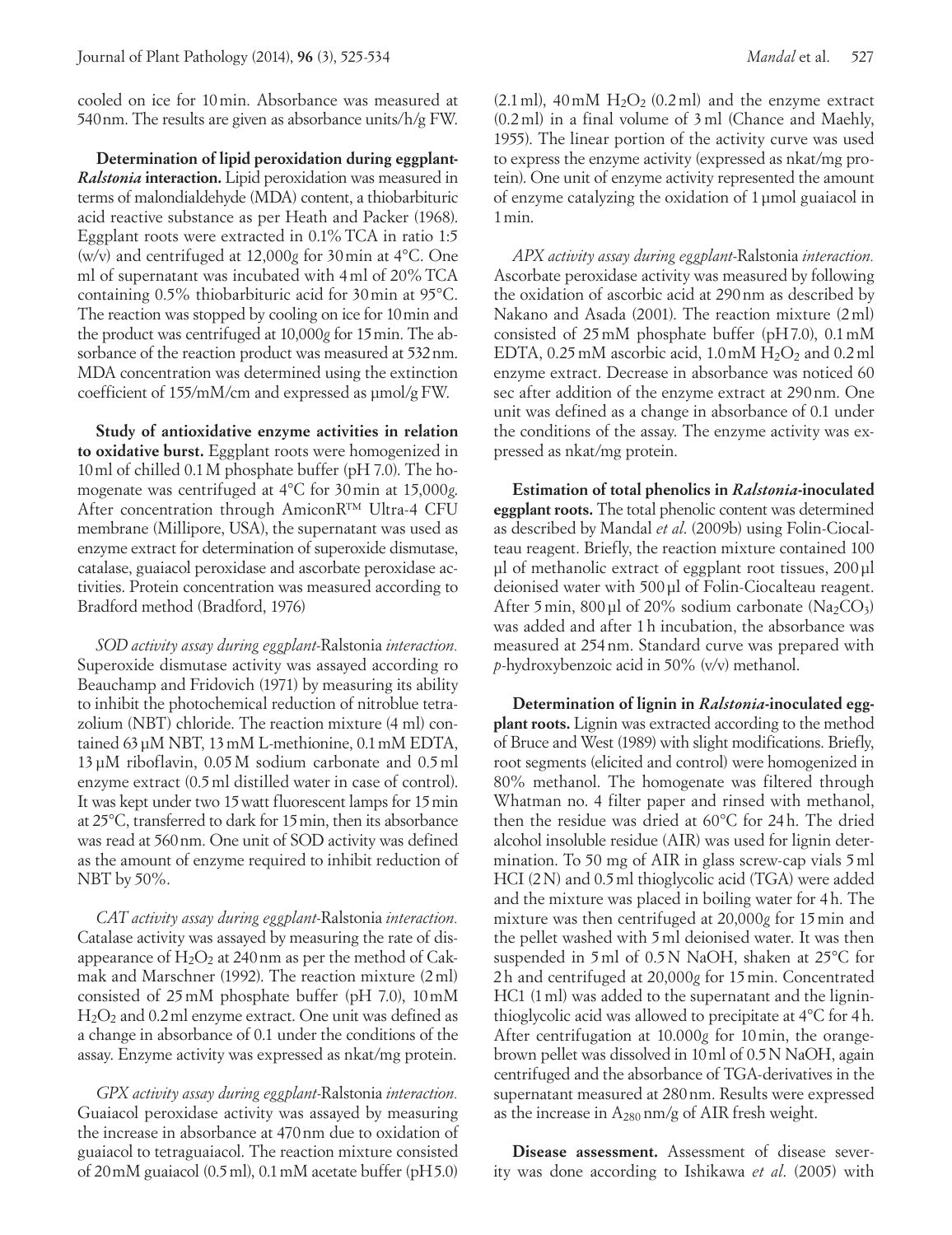

Fig. 1.  $H_2O_2$  generation (expressed as  $\mu$ mol/g FW) in eggplant roots on a time course after inoculation of the plants with *Ralstonia solanacearum*, and in the control. Data presented are the means  $\pm$  SD of three replicates.



**Fig. 2.** Nitro-blue tetrazolium (NBT)-reducing activity for determination of superoxide anion (O<sub>2</sub>·<sup>-</sup>) (expressed as A/g/h FW) in roots of eggplants on a time course after inoculation of the plants with *Ralstonia solanacearum*. Data presented are the means  $\pm$  SD of three replicates.



**Fig. 3.** Hydroxyl radical (OH∙) concentration (expressed as A/g/h FW) in roots of eggplants on a time course after inoculation of the plants with *Ralstonia solanacearum*. Data presented are the means  $\pm$  SD of three replicates.

modifications. Two weeks after challenge of the eggplants with *R. solanacearum*, the disease index (on a 1-5 scale) on each plant was recorded based on vascular browning and the mean value was calculated as disease severity. For vascular browning evaluation, the basal stems were cut and the discoloration was rated on a scale where  $1=$ no vascular browning;  $2 = 1-25\%$  vascular browning;  $3 = 26-50\%$  vascular browning;  $4=51-75\%$  vascular browning;  $5=$ more than 75% vascular browning. Disease severity in respect to wilting was recorded with the same scale.

**Statistical analysis.** Growing, inoculation and sampling of eggplants were done in three independent experiments. Statistical analysis was done using Student's *t*-test, with level of significance  $P = 0.05$ . SD was calculated and its range is shown in the figures.

# **RESULTS**

**Hydrogen peroxide generation during eggplant***-Ralstonia* interaction.  $H_2O_2$  is most studied among ROS in relation to oxidative burst during plat-pathogen interaction. The level of  $H_2O_2$  generation was higher in eggplants inoculated with *R. solanacearum* beginning 6 h post inoculation (hpi) as compared to the non-inoculated plants (Fig. 1).  $H_2O_2$  generation continued throughout and a characteristic peak was detected at 48hpi. The concentration of  $H_2O_2$  in inoculated roots was 53 µmol/g FW at this point of time, which was about 3 times higher than control plants. After this increase, there was a sharp decrease in the level of  $H_2O_2$  up to 96 hpi.

**Superoxide anions generation during eggplant***-Ralstonia* **interaction.** Superoxide anion generation in the tissues of infected plants is detected after few hours of pathogen invasion. The increase in  $O_2$ <sup>-</sup> generation resulting from inoculation with *R. solanacearum* was evident prominently from 24hpi, but was highest at 48hpi. At this point, the value for O<sub>2</sub><sup>-</sup> was 7.2 A/g/h FW in root tissues of the inoculated plants and the same was only 1.2 A/g/h FW in the roots of non-inoculated plants (Fig. 2). After 48hpi, the increase showed a decline and this trend continued till end of the time course study.

**Hydroxyl radicals generation during eggplant***-Ralstonia* **interaction.** Hydroxyl radical generation is a rapid phenomenon in the tissues of pathogen-infected plants and is detected after just few hours from pathogen attack. Increase of OH∙ was detected from 6hpi of eggplants with *R. solanacearum*. This sharp increase continued and a peak was observed at 48hpi. At 24hpi, the increase in OH∙ generation resulting from *R. solanacearum* inoculation was at a value of 3.9 A/g/h FW and it was 4.7 A/g/h FW at 48 hpi (Fig. 3). Hereafter, a sharp decrease was noticed in OH∙ generation in the inoculated roots and it reached the level of control plants at 72hpi.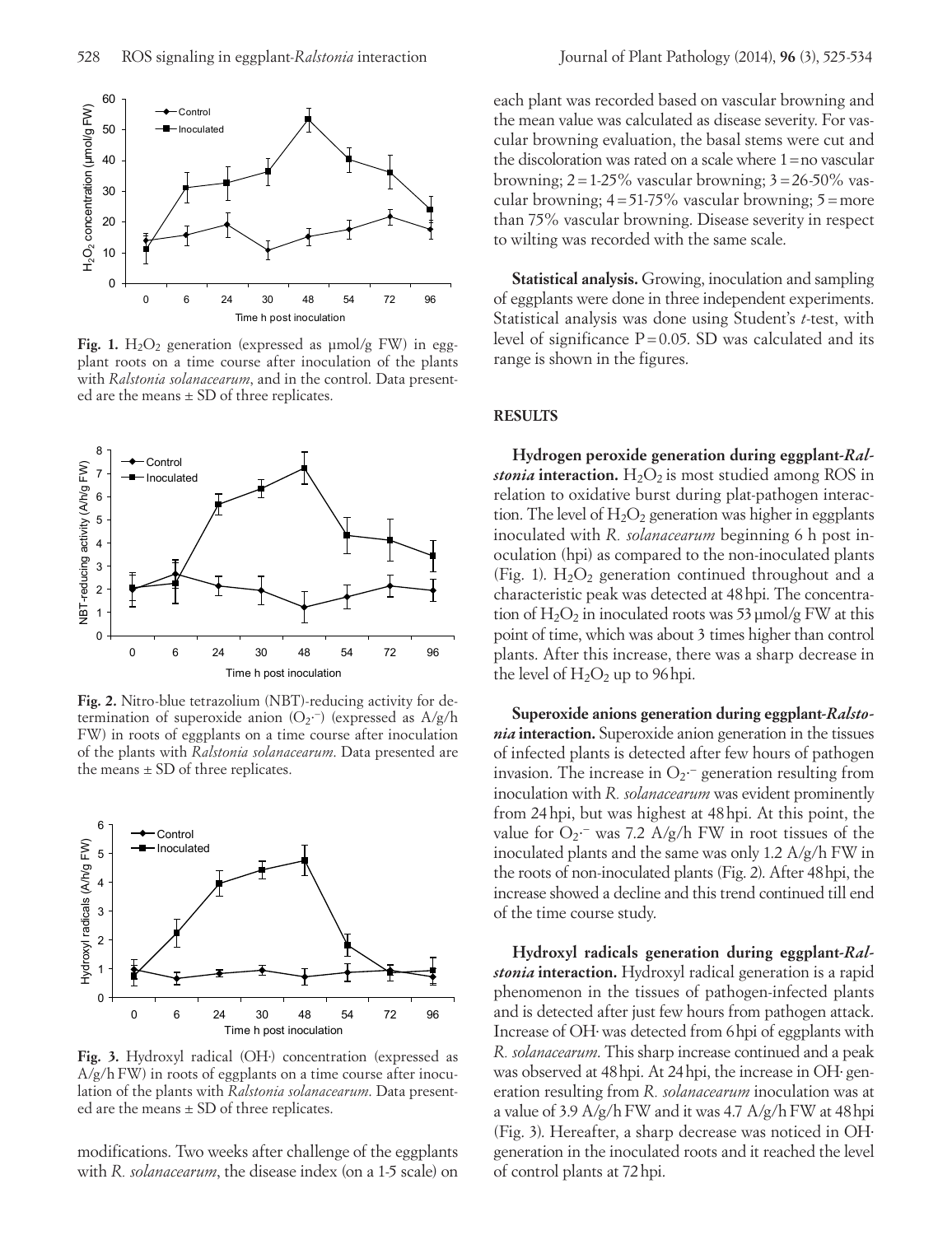**Determination of lipid peroxidation during eggplant***-Ralstonia* **interaction.** The extent of cell damage caused by the production of reactive radicals and oxidative stress related to plant response to pathogen infection can be estimated by determining the products of membrane lipids peroxidation. Lipid peroxidation is measured in terms of malondialdehyde (MDA) content, a thiobarbituric acid reactive substance. It was observed that the increase in lipid peroxidation was very slow in the initial hours after *R. solanacearum* inoculation. However, the increase was unabated and the concentration of MDA was 5.3µmol/g FW in *Ralstonia-*inoculated eggplant roots at 48hpi. This increasing trend continued and the concentration of MDA was 8.2µmol/g FW in inoculated roots at 96hpi (Fig. 4).

**Dynamics of antioxidative enzymes during eggplant***-Ralstonia* **interaction.** Various enzyme systems participate in ROS metabolism during plant-pathogen interactions. Superoxide dismutase, the first enzyme in ROS metabolism, catalyzes dismutation of  $O_2^-$  and OH⋅ to  $H_2O_2$ . Catalase and ascorbate peroxidase belong to important  $H_2O_2$ -scavenging enzymes that remove  $H_2O_2$  through a mechanism known as the Halliwell-Asada-Foyer pathway. Guaiacol peroxidase is included in different physiological processes like cross-linking of the cell wall proteins, pectins by diferulic bridges and the oxidation of cinnamyl alcohols prior to their polymerization during lignin and suberin formation.

*SOD activity during eggplant-*Ralstonia *interaction.* The stimulating effect of inoculation of eggplant roots with *R. solanacearum* on SOD activity was studied. SOD activity started increasing in a few hours of challenge inoculation with *Ralstonia* (Fig. 5). The increasing trend continued peaking at 48hpi (21.8nkat/mg protein). This level of activity was more than 3 times higher than in non-inoculated plants. A slow decrease was observed after this point, but the activity of SOD in inoculated plants never returned to the level of controls.

*CAT activity during eggplant-*Ralstonia *interaction.* An increase in CAT activity was observed from 6hpi onwards A stiff increase in CAT activity was found to be the hallmark of this plant-pathogen interaction upto 24hpi (Fig. 6). However, the peak of activity was attained at 30hpi in *Ralstonia-*inoculated roots with a value of 4nkat/mg protein, which was more than 4 times higher than the control. Immediately after this point, there was a gradual decrease in CAT activity in inoculated roots. Finally its activity reached the level of control at 96hpi.

*GPX activity during eggplant-*Ralstonia *interaction.* Correlating with  $H_2O_2$  accumulation, the activity of GPX also increased in inoculated plants. GPX activity was detected in higher level at 6hpi (Fig. 7). The highest increase in GPX activity was observed at 72hpi (104nkat/mg protein),



**Fig. 4.** Lipid peroxidation (measured in terms of malondialdehyde (MDA) content and expressed as µmol/g FW) in roots of eggplants on a time course after inoculation of the plants with *Ralstonia solanacearum* and in the control. Data presented in graphs are the means  $\pm$  SD of three replicates.



**Fig. 5.** Superoxide dismutase activity (expressed as nkat/mg protein) in roots of eggplants on a time course after inoculation of the plants with *Ralstonia* and in the control. Data presented in graphs are the means  $\pm$  SD of three replicates.



**Fig. 6.** Catalase activity (expressed as nkat/mg protein) in roots of eggplants on a time course after inoculation of the plants with *Ralstonia solanacearum* and in the control. Data presented in graphs are the means  $\pm$  SD of three replicates.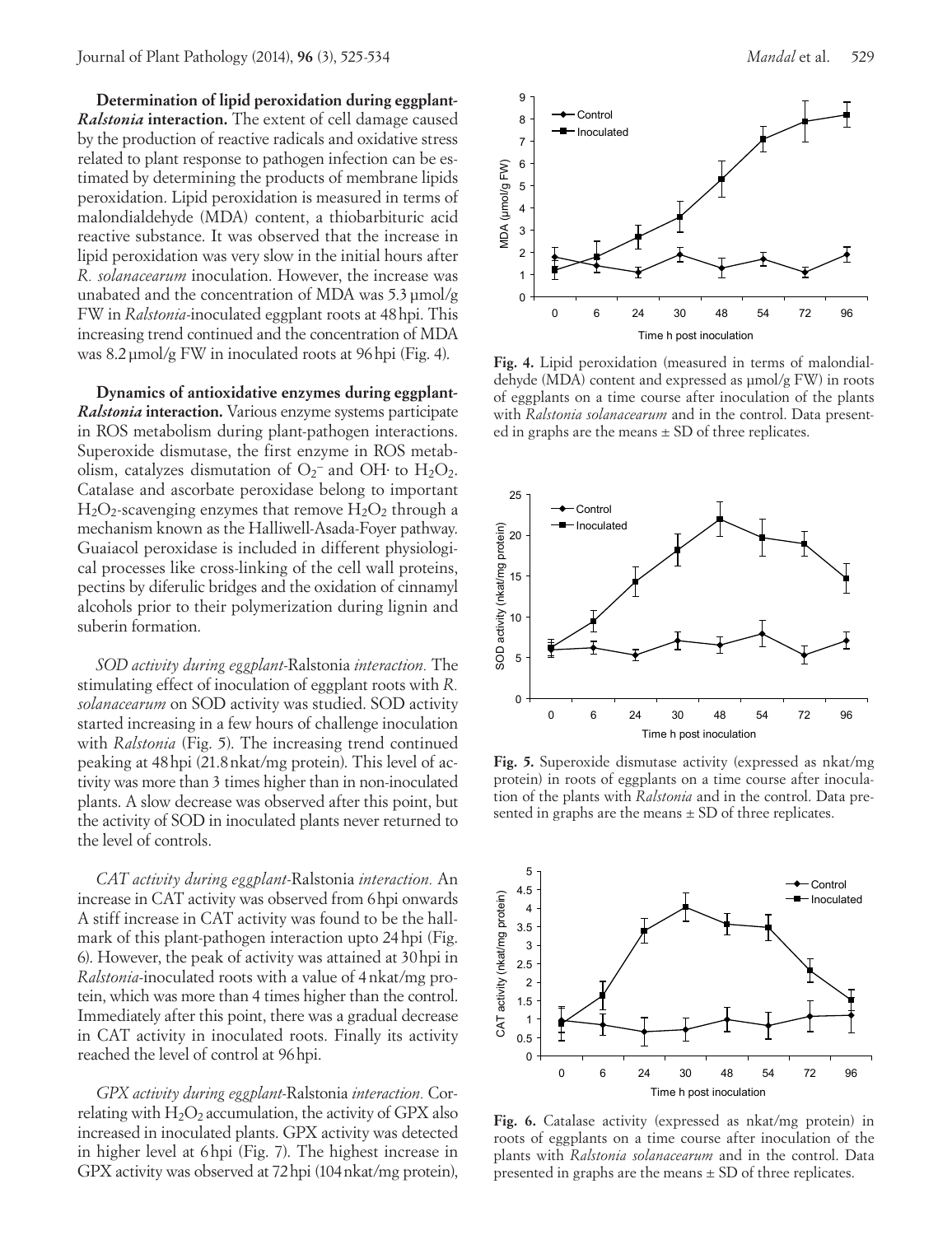

**Fig. 7.** Guaiacol peroxidase activity (expressed as nkat/mg protein) in roots of eggplants on a time course after inoculation of the plants with *Ralstonia solanacearum* and in the control. Data presented in graphs are the means  $\pm$  SD of three replicates.



**Fig. 8.** Ascorbate peroxidase activity (expressed as nkat/mg protein) in roots of eggplants on a time course after inoculation of the plants with *Ralstonia solanacearum* and in the control. Data presented in graphs are the means  $\pm$  SD of three replicates.



**Fig. 9.** Total phenolics content (expressed as mg *p*-hydroxybenzoic acid equivalent/g FW) in roots of eggplant on a time course after inoculation of the plants with *Ralstonia solanacearum* as compared with the control. Data presented in graphs are the means  $\pm$  SD of three replicates.

which was about 2.5 times higher in*-*inoculated roots than in the control. Thereafter, a very slow decrease in activity of GPX was observed.

*APX activity during eggplant-*Ralstonia *interaction.* APX in eggplant roots responded to pathogen attack with a sharp increase in activity immediately after the interaction eggplant*-Ralstonia* began, with a peak at 24hpi (18.4nkat/ mg protein). Afterwards, the increase of APX activity was marginal and this trend continued till 72hpi (Fig. 8), when a real decrease in enzyme activity was observed.

**Determination of total phenolics during eggplant***-Ralstonia* **interaction.** Total phenolic content in eggplant roots was found to increase from the beginning in inoculated as compared with control plants (Fig. 9). At 24hpi, the phenolic acids content was about 3 times that of the control and was highest at 54hpi in inoculated plants (23.59mg *p*-hydroxybenzoic acid equivalent/g FW) compared to the control (6.92 mg). This peak was followed by a decrease so that at 96hpi, the content of total phenolics was 13.54mg in inoculated root tissues.

**Determination of lignin deposition during eggplant-***Ralstonia* **interaction***.* There was no increase in lignin content in inoculated eggplant roots up to 6hpi when lignin deposition in the cell walls started to increase. Its content was about 3 TGA-derivatives at 280nm/g of AIR FW at 24hpi in inoculated roots, whereas it was about 1TGAderivatives at 280nm/g of AIR FW in control roots (Fig. 10). The highest lignin deposition was detected at 54hpi in inoculated roots (5.24 TGA-derivatives at 280nm/g of AIR FW) and continued to increase though at a lower rate. In any case, the lignin content remained about 4-fold higher in inoculated than in control plants.

**Assessment of disease severity on the eggplants challenged with** *Ralstonia***.** Inoculation of eggplants (line CH-BL-54) with *R. solanacearum* through the hydroponic medium resulted in infection. Disease severity was assessed by scoring (on an arbitrary scale of 1-5) vascular browning and whole plant wilting two weeks after inoculation (Fig. 11). A value of 4.38 was scored as regards to vascular browning in the stems of inoculated plants, while the value was only 0.93 in control plants. A 3.93 severity value was determined in inoculated plants in respect to whole plant wilting, whereas there was no wilting in the controls.

### **DISCUSSION**

ROS (H<sub>2</sub>O<sub>2</sub>, O<sub>2</sub>·<sup>-</sup>, OH⋅ and <sup>1</sup>O<sub>2</sub>) are essential signaling molecules in plant development and in response to biotic and abiotic stresses (Mittler *et al*., 2011). ROS are known to play dual role depending on their accumulation levels. High intracellular concentration of ROS can cause extensive cell injury or death. During periods of biotic or abiotic stress, ROS levels can rise excessively, leading to an oxidative stress state (Apel and Hirt, 2004). We report here higher levels of ROS production in conjunction with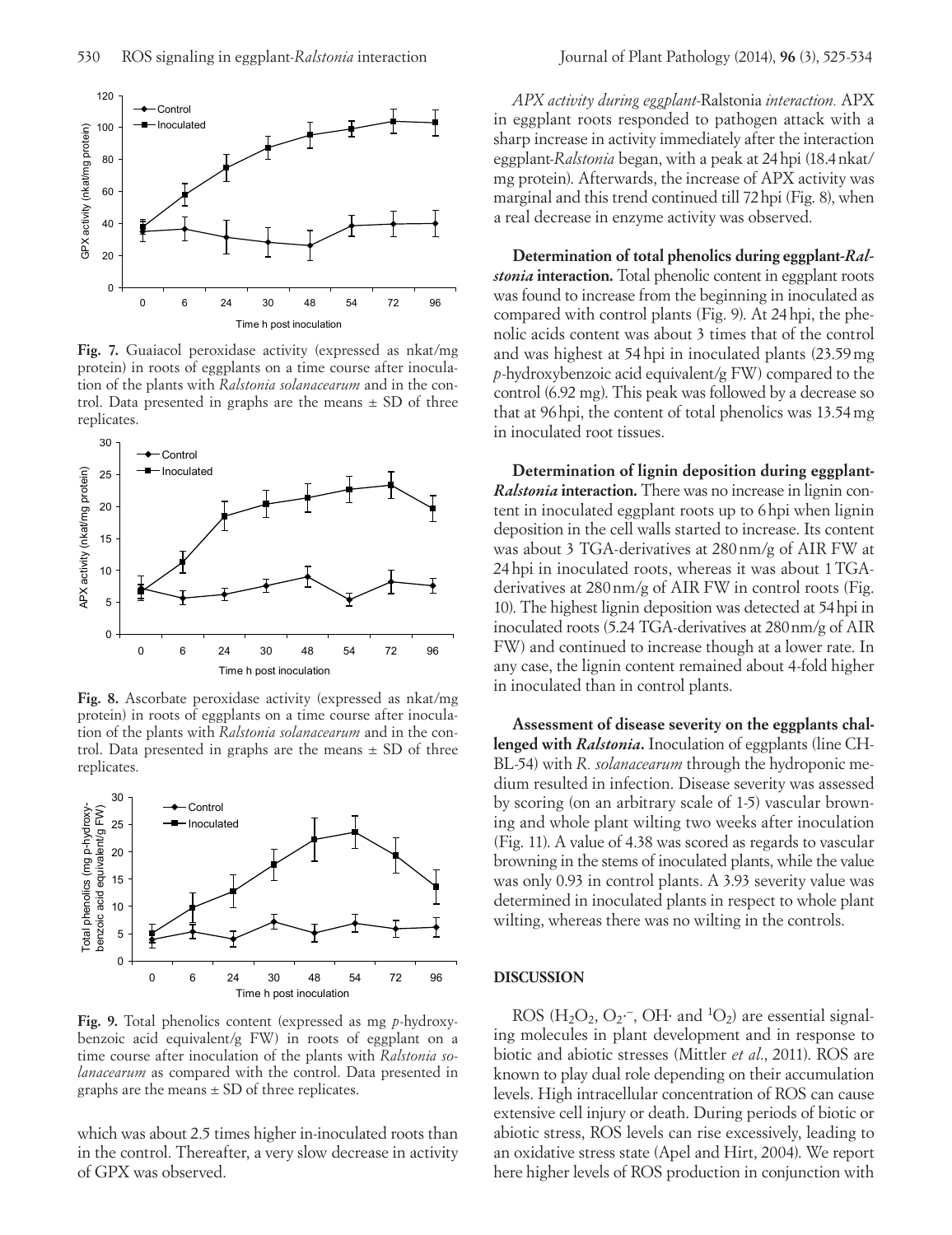increased activities of antioxidant enzymes in root tissues of eggplants inoculated with *R. solanacearum*.

A wide range of environmental stimuli lead to a transient rise in cellular  $H_2O_2$  levels. In these cases,  $H_2O_2$ can be viewed as a signal that relays the initial stimuli to downstream effectors (Petrov and Van Breusegem, 2012). In the present study, eggplant roots inoculated with *R. solanacearum* experienced transient increment in the H2O2 level. Tomato leaves infected by *R. solanacearum* contained hydrogen peroxide, and concentrations of this ROS increased as pathogen populations increased. These results reveal that *R. solanacearum* is exposed to ROS during pathogenesis and that it has evolved a redundant and efficient oxidative stress response to adapt to the host environment and cause disease (Flores-Cruz and Allen, 2009). *Erwinia carotovora* pv. *betavasculorum* was found to induce H2O2 production in sugar beet (Bargabus *et al*., 2003). Our study showed increase in concentration of  $O_2$ <sup>-</sup> up to 48hpi. Increasing evidence points to superoxide-generating NADPH oxidases as the main sources of extracellular ROS produced during pathogen infection or elicitation (Nuhse *et al.*, 2007). O<sub>2</sub><sup>-</sup> is produced in the apoplast by respiratory burst oxidase homologues (RBOHs). The first role to be characterized for RBOHs was in ROS production during pathogen defense (Torres et al., 2006). O<sub>2</sub><sup>-</sup> production was observed in the mitochondrial fraction isolated from *Pseudomonas cichorii*-infected lettuce leaves much more intense than in water-treated leaves (Kiba *et*  al., 2009). Higher levels of O<sub>2</sub><sup>--</sup> and HO· were detected in soybean lines after infection with *Sclerotinia sclerotiorum* (Malenčić *et al*., 2010).

Recent research shows that some pathogens may induce ROS production to their own advantage. It has been shown that the necrotrophic pathogen *Botrytis cinerea* induces ROS formation in plants, resulting in hypersensitive cell death that facilitates fungal colonization (Schouten *et al*., 2002; Govrin *et al*., 2006). There are also reports of ROS being produced, together with increased levels of ROS detoxification enzymes, during compatible interactions involving viruses (Clarke *et al*., 2002). ROS is produced as part of a complex network of signals that respond to pathogen attack and mediate multiple responses, sometimes with opposite effects, in different contexts or in response to different pathogens (Torres *et al*., 2006). In spite of all these developments, there is emerging complexities in ROS production and its implication in cell signaling during plant-pathogen interaction (Vellosillo *et al*., 2010).

The peroxidation of unsaturated lipids of biological membranes is the most prominent symptom of oxidative stress in animals and plants. The production of lipid peroxides were proven to be induced by pathogens (Göbel *et al*., 2003). In our study, a very high increase in lipid peroxidation measured as production of MDA was observed during the course of the study. Higher rate of lipid peroxidation indicates that the pathogen may develop a



**Fig. 10.** Deposition of lignin (expressed as thioglycolic acid derivatives at 280 nm/g alcohol insoluble residue (AIR) FW) in the cell wall on a time course after inoculation of the eggplants with *Ralstonia solanacearum* as compared with the control. Data presented in graphs are the means  $\pm$  SD of three replicates.



**Fig. 11.** Mean percentage vascular browning and wilting after inoculation of the eggplants with *Ralstonia solanacearum* as compared with the control. Data on vascular browning of stem and wilting of plants were recorded 3 weeks after challenge-inoculation of the eggplants with *Ralstonia solanacearum*. Columns represent the mean disease rating on a 1-5 scale as described in Materials and Methods section.

compatible nature of the host-parasite interaction, leading to development of disease in the brinjal plants.

The major ROS-scavenging enzymes of plants are SOD, GPX, APX and CAT; and these antioxidative enzymes protect the plants from the damage of oxidative stress. Infection of the strawberry leaves with *Mycosphaerella fragariae* resulted in increase in SOD activities, reached the highest level at the 2nd day post inoculation and then slowly declined afterward (Ehsani-Moghaddam *et al*., 2006). Significant increase in SOD activity in brinjal roots inoculated with *R. solanacearum* was found in consistency with published literature. The effective concentration of free radicals in plant tissues is a result of a dynamic equilibrium between the rates of their production and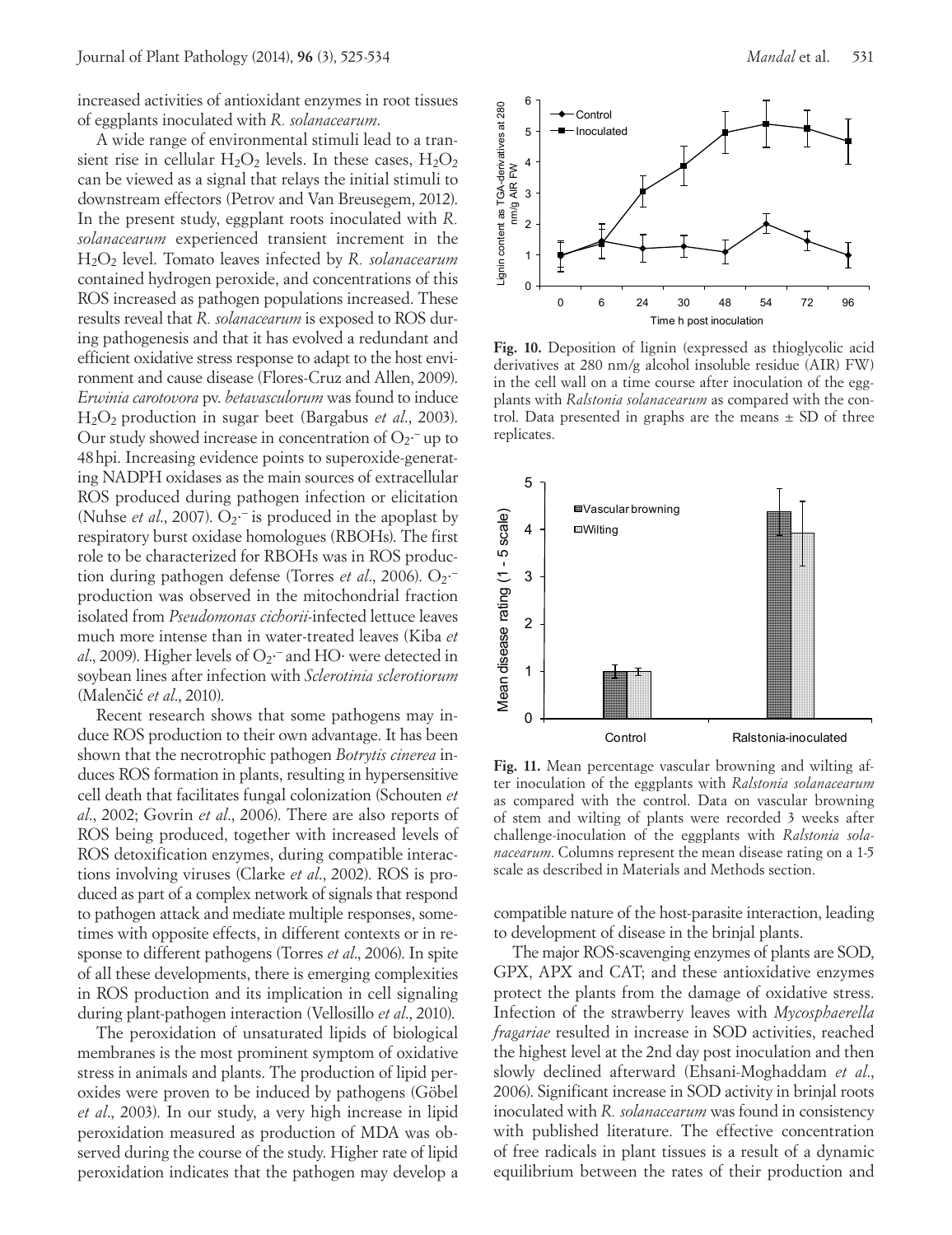scavenging. SOD and CAT were shown to be involved in regulation of  $H_2O_2$  levels in plant tissues (Bolwell and Wojtaszek, 1997). In tobacco, the overexpression of CAT led to more disease sensitive plants (Polidoros *et al*., 2001). We observed a higher CAT activity at 30hpi in inoculated brinjal tissues than in the control, then followed by decline. This lower level of activity of this enzyme might have rendered it less efficient in antioxidative activities. pH-dependent peroxidases in the cell wall can be a source of apoplastic  $H_2O_2$  in the presence of a reductant released from responding cells (Wojtaszek, 1997). The expression of these enzymes was induced following recognition of bacterial pathogen *Xanthomonas oryzae* pv. *oryzae* (Chittoor *et al*., 1997). In our study, GPX activity started increasing after 6 hpi and was higher through out the time course study. To protect cells under stress conditions and maintain the level of ROS, peroxidases regulate  $H_2O_2$ levels (Blokhina *et al*., 2003). APX might be responsible for the fine modulation of ROS for signaling (Grant and Loake, 2000). Activity of APX increased significantly in brinjal roots inoculated with the bacterial pathogen.

The soluble phenolics appear to play an important role in apoplastic redox regulation in plant tissues (Baker *et al*., 2013). Phenol content has been reported to increase in plant tissues in response to pathogen infection. In this study, concentration of free phenolics increased in the tissues in consistent with increase of  $H_2O_2$  level and antioxidant enzyme activities. Level of free phenols was reported to get elevated dramatically in a susceptible genotype of tomato in response to *Oidium neolycopersici* (Tománková *et al.*, 2006).  $H_2O_2$  has been shown to be involved in cell wall reinforcement by increasing protein cross-linking and incorporation of phenolics in the cell wall (lignification) which is an effective defense mechanism to both biotrophics and necrotrophics (Kang, 2008).

Disease progress was monitored after the inoculation of the brinjal plants with *R. solanacearum*. Development of symptoms (vascular browning and wilting) on the inoculated plants indicate that the interaction between brinjal and *R. solanacearum* was a compatible one. The oxidative burst triggered during the interaction between brinjal (line CHBL-54) and *R. solanacearum* may be an initial defense response of the host targeted against the invading bacterial pathogen. The antioxidative system was rather weak and rate of lipid peroxidation was higher in the present investigation. We conclude that the biochemical events favoured *R. solanacearum* rather than brinjal line CHBL-54, making this host-pathogen interaction a compatible combination. Our findings were in good correlation with recent reports. *Fusarium oxysporum*-*Arabidopsis* interaction induced ROS production which contributed to pathogen survival and disease development (Berrocal-Lobo and Molina, 2008). *R. solanacearum* Dps gene was demonstrated to contribute quantitatively to host plant colonization and bacterial wilt virulence. It was further demonstrated that *R. solanacearum* must overcome oxidative stress during

the bacterial wilt disease cycle (Colburn-Clifford *et al*., 2010). Another study reported that the virulence of the *oxyR* mutant strain was significantly reduced in both tomato and tobacco host plants, demonstrating that *Ralstonia solanacearum* is exposed to inhibitory concentrations of ROS *in planta* and that OxyR mediated responses to ROS during plant pathogenesis are important for *R. solanacearum* host adaptation and virulence (Flores-Cruz and Allen, 2011).

## **ACKNOWLEDGEMENTS**

Authors acknowledge excellent technical help provided by Manoj K. Pattnaik for carrying out the work. The authors are grateful to the Director, Indian Institute of Horticultural Research, Bangalore, India for providing laboratory facilities to carry out the work. They thank Head, Central Horticultural Experiment Station, Bhubaneswar for his encouragement and support.

## **REFERENCES**

- Apel K., Hirt H., 2004. Reactive oxygen species: metabolism, oxidative stress, and signal transduction. *Annual Review of Plant Biology* **55:** 373-399.
- Baker C.J., Kovalskaya N.Y., Mock N.M., Deahl K.L., Whitaker B.D., Roberts D.R., Hammonda R.W., Aver'yanov A.A., 2013. Real-time monitoring of the extracellular redox potential of cell suspensions during plant/bacterial interactions. *Physiological and Molecular Plant Pathology* **82**: 20-27.
- Bargabus R.L., Zidack N.K., Sherwood J.E., Jacobsen B.J., 2003. Oxidative burst elicited by *Bacillus mycoides* isolate Bac J, a biological control agent, occurs independently of hypersensitive cell death in sugar beet. *Molecular Plant-Microbe Interaction* **16**: 1145-1153.
- Beauchamp C., Fridovich I., 1971. Superoxide dismutase: improved assays and an assay applicable to acrylamide gels. *Analytical Biochemistry* **44**: 276-287.
- Berrocal-Lobo M., Molina A., 2008. *Arabidopsis* defense response against *Fusarium oxysporum*. *Trends in Plant Science* **13**: 145-150.
- Blokhina O.B., Virolainen E., Fagerstedt K.V., 2003. Antioxidants, oxidative damage and oxygen deprivation stress: a review. *Annals of Botany* **91**: 179-194.
- Blomster T., Salojärvi J., Sipari N., Brosché M., Ahlfors R., Keinänen M., Overmyer K., Kangasjärvi J., 2011. Apoplastic reactive oxygen species transiently decrease auxin signaling and cause stress-induced morphogenic response in Arabidopsis. *Plant Physiology* **157**: 1866-1883.
- Bolwell G.P., Wojtaszek P., 1997. Mechanisms for the generation of reactive oxygen species in plant defence – a broad perspective. *Physiological and Molecular Plant Pathology* **55**: 347-366.
- Bolwell G.P., Bindschedler L.V., Blee K.A., Butt V.S., Davis D.R., Gardner L.R., 2002. The apoplastic oxidative burst in response to biotic stress in plants: a three-component system. *Journal of Experimental Botany* **53**: 1367-1376.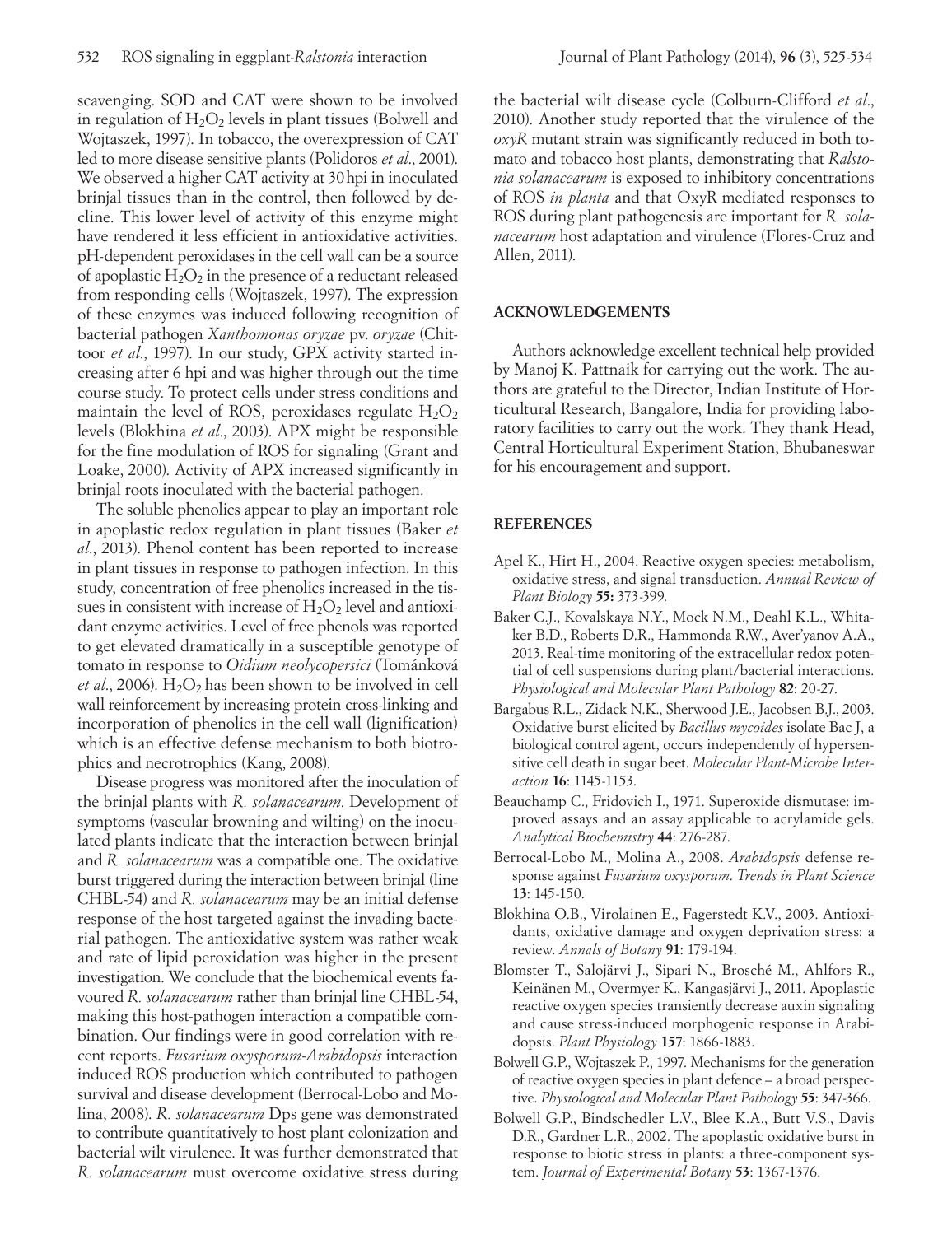- Bradford M.M., 1976. A rapid and sensitive method for the quantitation of microgram quantities of protein utilizing the principle of protein-dye binding. *Analytical Biochemistry* **72**: 248-54.
- Bruce R.J., West C.A., 1989. Elicitation of casbene synthetase activity in castor bean: The role of pectic fragments of the plant cell wall in elicitation by a fungal endopolygalacturonase. *Plant Physiology* **69**: 1181-1188.
- Cakmak I., Marschner H., 1992. Magnesium deficiency and high light intensity enhance activities of superoxide dismutase, ascorbate peroxidase and glutathione reductase in bean leaves. *Plant Physiology* **98**: 1222-1227.
- Champoiseau P.G., Jones J.B., Allen C., 2009. *Ralstonia solanacearum* race 3 biovar 2 causes tropical losses and temperate anxieties. Online. *Plant Health Progress* doi:10.1094/ PHP-2009-0313-01-RV.
- Chance B., Maehly M., 1955. In: Colowick S.P., Kaplan N.P. (eds). *Methods in Enzymology*, p 764. Academic Press, New York, NY, USA.
- Chittoor J.M., Leach J.E., White F.F., 1997. Differential induction of a peroxidase gene family during infection of rice by *Xanthomonas oryzae* pv. *oryzae*. *Molecular Plant-Microbe Interaction* **10**: 861-871.
- Clarke S.F., Guy P.L., Burritt D.J., Jameson P.E., 2002. Changes in the activities of antioxidant enzymes in response to virus infection and hormone treatment. *Physiologia Plantarum* **114**: 157-164.
- Colburn-Clifford J.M., Scherf J.M., Allen A., 2010. *Ralstonia solanacearum* Dps contributes to oxidative stress tolerance and to colonization of and virulence on tomato plants. *Applied and Environment and Microbiology* **76**: 7392-7399.
- Doke N., 1983. Generation of superoxide anion by potato tuber protoplasts during the hypersensitive response to hyphal wall components of *Phytopthora infestans* and specific inhibition of the reaction by suppressors of hypersensitivity. *Physiological Plant Pathology* **23**: 359-367.
- Ehsani-Moghaddam B., Charles M.T., Carisse O., Khanizadeh S., 2006. Superoxide dismutase responses of strawberry cultivars to infection by *Mycosphaerella fragariae*. *Journal of Plant Physiology* **163**: 147-153.
- Fegan M., Prior P., 2005. In: Allen C., Prior P., Hayward A.C. (eds). Bacterial wilt: The disease and the *Ralstonia solanacearum* species complex, pp. 449-462. APS Press, St. Paul, MN, USA.
- Flores-Cruz F., Allen C., 2009. *Ralstonia solanacearum* encounters an oxidative environment during tomato infection. *Molecular Plant-Microbe Interaction* **22**: 773-782.
- Flores-Cruz F., Allen C., 2011. Necessity of OxyR for the hydrogen peroxide stress response and full virulence in *Ralstonia solanacearum*. *Applied Environment and Microbiology* **77**: 6426-6432.
- Foyer C.H., Noctor G., 2005. Redox homeostasis and antioxidant signaling: a metabolic interface between stress perception and physiological responses. *Plant Cell* **17**: 1866-1875.
- Gechev T.S., Van Breusegem F., Stone J.M., Denev I., Laloi C., 2006. Reactive oxygen species as signals that modulate plant stress responses and programmed cell death. *BioEssays* **28**: 1091-1101.
- Göbel C., Feussner I., Rosahl S., 2003. Lipid peroxidation during the hypersensitive response in potato in the absence of β-lipoxygenases. *Journal of Biological Chemistry* **278**: 52834- 52840.
- Govrin E.M., Rachmilevitch S., Tiwari B.S., Solomon M., Levine A., 2006. An elicitor from *Botrytis cinerea* induces the hypersensitive response in *Arabidopsis thaliana* and other plants and promotes the gray mold disease. *Phytopathology* **96**: 299-307.
- Grant J.J., Loake G.J., 2000. Role of reactive oxygen intermediates and cognate redox signaling in disease resistance. *Plant Physiology* **124**: 21-30.
- Heath R.L., Packer L., 1968. Photoperoxidation in isolated chloroplasts. I. Kinetics and stoichiometry of fatty acid peroxidation. *Archives of Biochemistry and Biophysics* **125**: 189-198.
- Ishikawa R., Shirouzu K., Nakashita H., Lee H.Y., Motoyama T., Yamaguchi I., Teraoka T., Arie T., 2005. Foliar spray of validamycin A or validoxylamine A controls tomato *Fusarium* wilt. *Phytopathology* **95**: 1209-1216.
- Kang N.J., 2008. Inhibition of powdery mildew development and activation of antioxidant enzymes by induction of oxidative stress with foliar application of a mixture of riboflavin and methionine in cucumber. *Scientia Horticulturae* **118**: 181-188.
- Kelman A., 1954. The relationship of pathogenicity of *Pseudomonas solanacearum* to colony appearance in tetrazolium medium. *Phytopathology* **44**: 693-695.
- Kiba A., Lee K.Y., Ohnishi K., Park P., Nakayashiki H., Tosa Y., Mayama S., Hikichi Y., 2009. Induction of reactive oxygen generation and functional changes in mitochondria and their involvement in the development of bacterial rot in lettuce caused by *Pseudomonas cichorii*. *Physiological and Molecular Plant Pathology* **74**: 45-54.
- Kotchoni O.S., Kuhns C., Ditzer A., Kirch H.-H., Bartels D., 2006. Over-expression of different aldehyde dehydrogenase genes in *Arabidopsis thaliana* confers tolerance to abiotic stress and protects plants against lipid peroxidation and oxidative stress. *Plant Cell and Environment* **29**: 1033-1048.
- Kovtun Y., Chiu W.-L., Tena G., Sheen J., 2000. Functional analysis of oxidative stress-activated mitogen-activated protein kinase cascade in plants. *Proceedings of National Academy of Science USA* **97**:2940-2945.
- Levine A., Tenhaken R., Dixon R., Lamb C., 1994. H<sub>2</sub>O<sub>2</sub> from the oxidative burst orchestrates the plant hypersensitive response. *Cell* **79**: 583-593.
- Malencic D., Kiprovski B., Popovic M., Prvulovic D., Miladinovic J., Djordjevic V., 2010. Changes in antioxidant systems in soybean as affected by *Sclerotinia sclerotiorum* (Lib.) de Bary. *Plant Physiology and Biochemistry* **48**: 903-908.
- Mandal S., Mallick N., Mitra A., 2009a. Salicylic acid-induced resistance to *Fusarium oxysporum* f. sp. *lycopersici* in tomato. *Plant Physiology and Biochemistry* **47**: 642-649.
- Mandal S., Mitra A., Mallick N., 2009b. Time course study on accumulation of cell wall-bound phenolics and activities of defense enzymes in tomato roots in relation to *Fusarium* wilt. *World Journal of Microbiology and Biotechnology* **25**: 795-802.
- Mandal S., Das R.K., Mishra S., 2011. Differential occurrence of oxidative burst and antioxidative mechanism in compatible and incompatible interactions of tomato and *Ralstonia solanacearum*. *Plant Physiology and Biochemistry* **49**: 117-123.